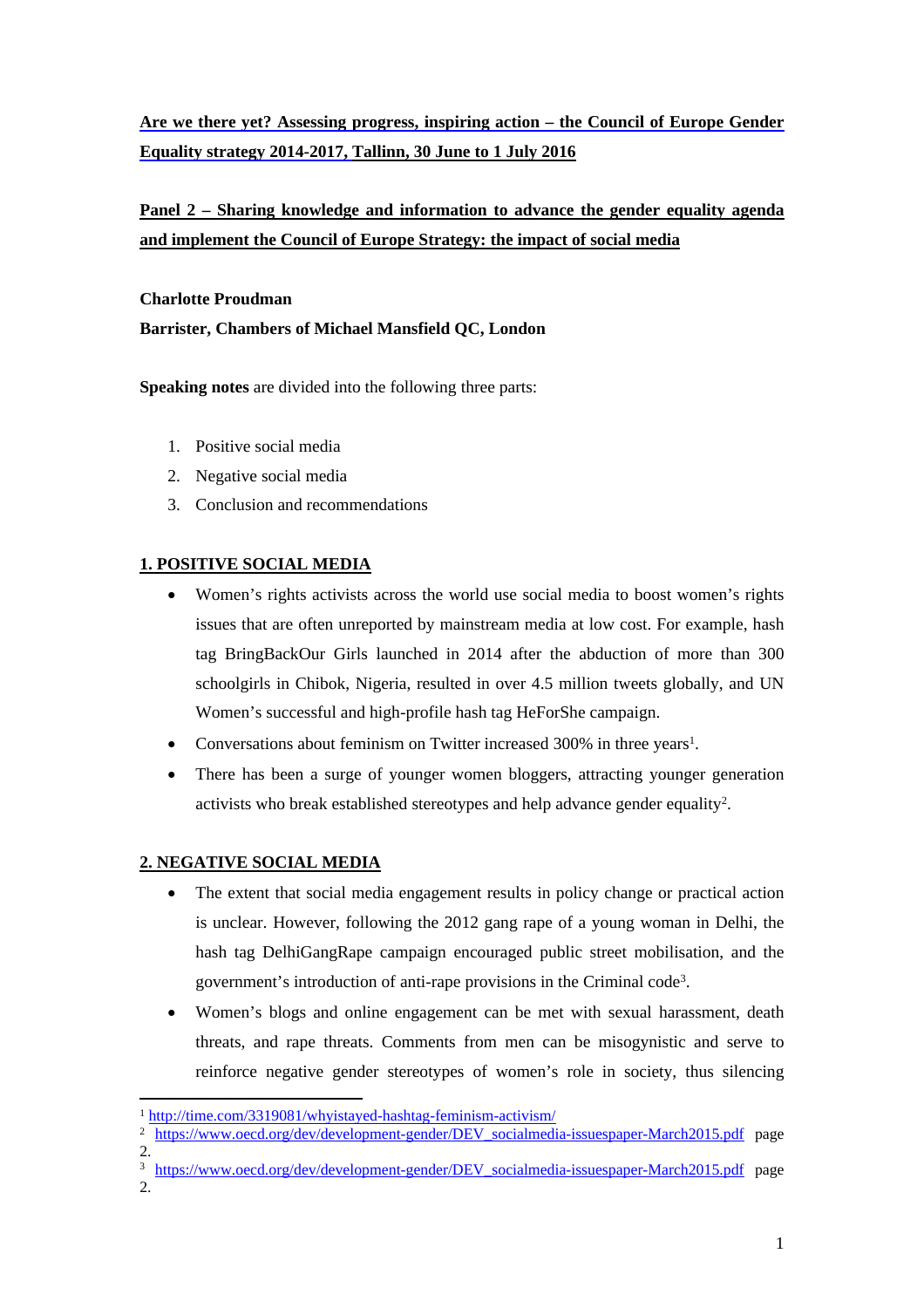women's online voices. Some men use social websites to assert dominance, and to humiliate women. Escalating cyber violence against women and girls indicates unequal power relations between men and women online and offline<sup>4</sup> .

- Perpetrators of abusive material online are rarely held accountable due to low capacity to prosecute, limited legal recourse, and unclear laws. As a result perpetrators are immune from repercussions.
- Pew Research Centre 2014<sup>5</sup> found that young women aged 18-24 surveyed experienced severe types of harassment: 26% of these young women have been stalked online, and 25% were the target of online sexual harassment.
- As a guardian columnist once said, "misogynistic hate speech on the internet directed towards women is debilitating, demobilising, often emotionally exhausting, always time-consuming and if the chemicals in a brand of paint or type of varnish provoked the same physical effects in a worker, it would be banned"<sup>6</sup> .
- If the abuse aimed at women online were said to women in workplaces, abusers would be fired, arrested, or socially excluded. Yet there appears to be unwritten immunity when said online.

### **3. CONCLUSION AND RECOMMENDATIONS**

- 1. **47 Council of Europe Member States should ratify the Istanbul Convention**. The Convention requires parties to criminalise sanction sexual harassment and stalking online and offline. This would ensure consistency and continuity in legal approaches designed to combat cyber violence across Member States.
- 2. **Police forces across the 47 Council of Europe Member States need to be trained to:**
	- a. Reach out to victims/survivors;
	- b. Cooperate with law enforcement officers across geographical borders; and
	- c. Ensure the police are proactive with prosecutions.
- 3. **Hold media and content providers to account.**

<sup>4</sup>See [http://www.broadbandcommission.org/Documents/reports/bb-wg-gender-discussionpaper2015](http://www.broadbandcommission.org/Documents/reports/bb-wg-gender-discussionpaper2015-executive-summary.pdf) [executive-summary.pdf](http://www.broadbandcommission.org/Documents/reports/bb-wg-gender-discussionpaper2015-executive-summary.pdf)

<sup>5</sup> See <http://www.pewinternet.org/2014/10/22/online-harassment/>

<sup>6</sup> See [http://www.theguardian.com/commentisfree/2015/dec/02/a-man-lost-his-job-for-harassing-a](http://www.theguardian.com/commentisfree/2015/dec/02/a-man-lost-his-job-for-harassing-a-woman-online-good)[woman-online-good](http://www.theguardian.com/commentisfree/2015/dec/02/a-man-lost-his-job-for-harassing-a-woman-online-good)